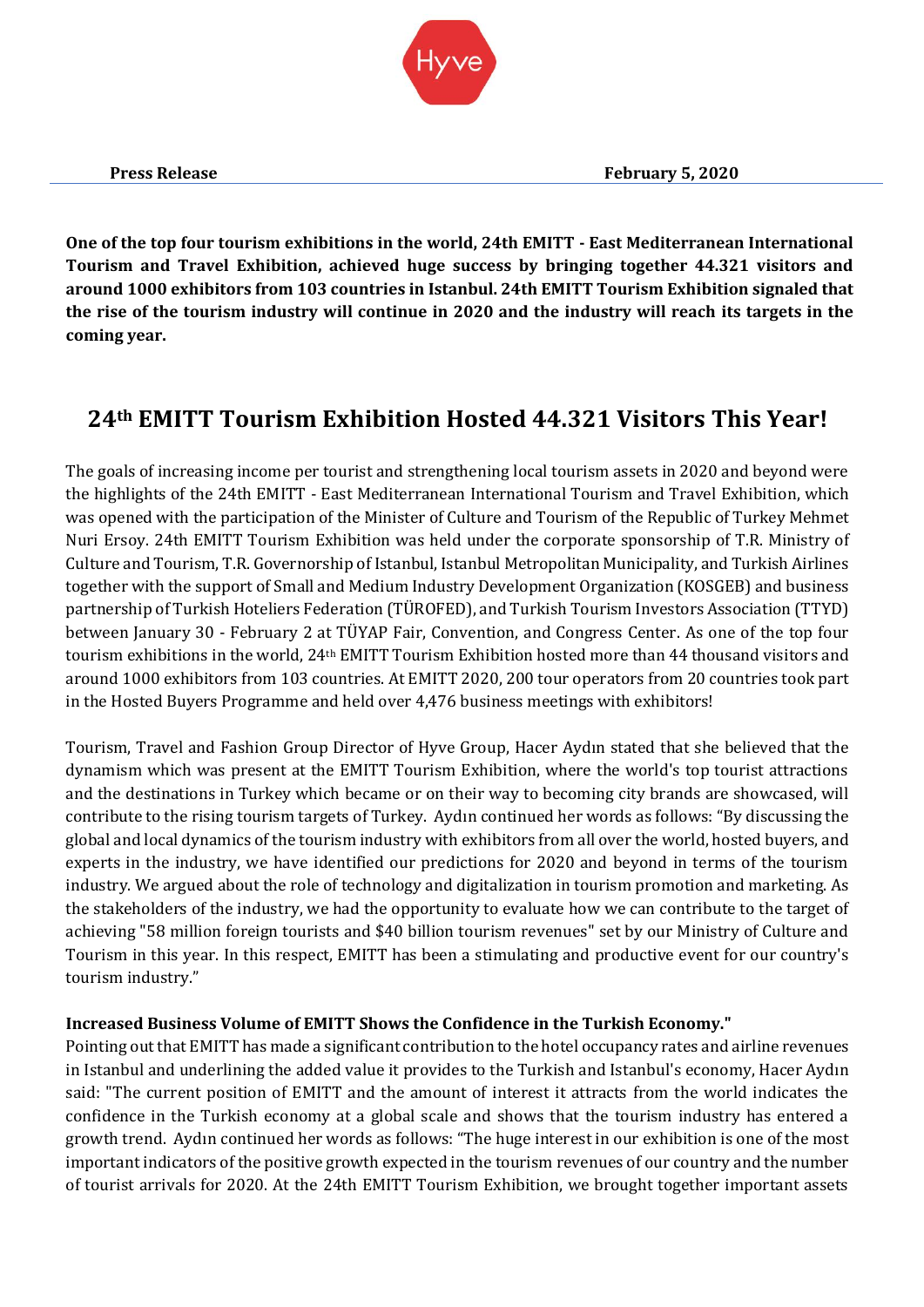

and brands in our country's tourism industry with 200 hosted buyers from 20 countries. In 2019, tourism revenues reached a volume that can close the current account deficit alone. Therefore, both with our foreign visitors and hosted buyers we hosted in EMITT and Istanbul, and 4,476 appointed business meetings that we prepared the ground for, we have seen the significance of EMITT for Istanbul and Turkey and strategic importance of the tourism industry in our country once again. After the end of our Exhibition, I think we can say that 2020 will be a year that we will work and achieve more.

In addition to increasing the trade volume, EMITT has also turned into information, inspiration, and networking platform for exhibitors and visitors with its comprehensive conference and events program. In EMITT, which has been serving the industry for 24 years and striving to further expand the industry, tourism economy, trends that lead the industry, stand-out destination, and technological innovations that will leave a mark on the next decade were on the agenda under 5 main themes: FORUM, FUTURE, 4.0, FOCUS, EXPERIENCE.

### **Increasing revenue per-tourist income is the common goal**

In 10 industry-related sessions held at the Exhibition, 45 expert speakers delivered speeches and enlightened tourism professionals. As in the previous years, Presidents' Forum attracted great attention. The session titled "President's Forum: Opinion Leaders Announce Their Predictions for Tourism in 2020! "which brought together the opinion leaders within the industry and moderated by Bahattin Yücel, the Minister of Tourism of the 54th government of Republic of Turkey, was held with the participation of the Vice President of TÜRSAB Ali Bilir, President of TTYD Oya Narin, and Chairman of TÜROFED Sururi Çorabatır. In the session in which the importance of EMITT was emphasized the things that needs be done to increase revenue per industry and tourist were thoroughly discussed.

Stating that in terms of the investments, Turkey's fast recovery from the crisis it experienced and return to the growth trend is a very positive improvement, President of TTYD Oyan Narin said that Turkey's speed recovery from the crisis attracts the attention of international investors. Narin added that 2020 will be a year in which Turkey will be integrated into world tourism. Underlining the importance of increasing revenue per tourist, TÜRSAB Vice President of TÜRSAB, Ali Bilir stated that it is very important to spread tourism to 12 months and leave the concept of the all-inclusive system. Chairman of the Board at TÜROFED, Sururi Çorabatır also pointed out that the tourism industry has seen a growth of around 17% in 2019 and revenue per country would increase by further diversifying the tourism types.

## **A New Marketing Approach in Tourism Industry Through VR**

As well as the sessions in which the direction of the tourism industry in Turkey and in the world were discussed in detail, new approaches in tourism marketing were also presented to the tourism professionals.

With 5 special VR experiences, exhibitors and visitors met the future technologies in tourism marketing. VR experiences such as Virtual Mona Lisa Exhibition, Göbeklitepe, and Everest drew a great deal of interest among the visitors throughout the exhibition. In the VR Experience Area, hundreds of visitors had the opportunity to visit and observe the destinations they were unable to see before in detail with VR glasses and obtained information about these destinations. With over 50 exhibitor companies and 12 event partners, 24th EMITT presented a dynamic and exciting exhibition environment.